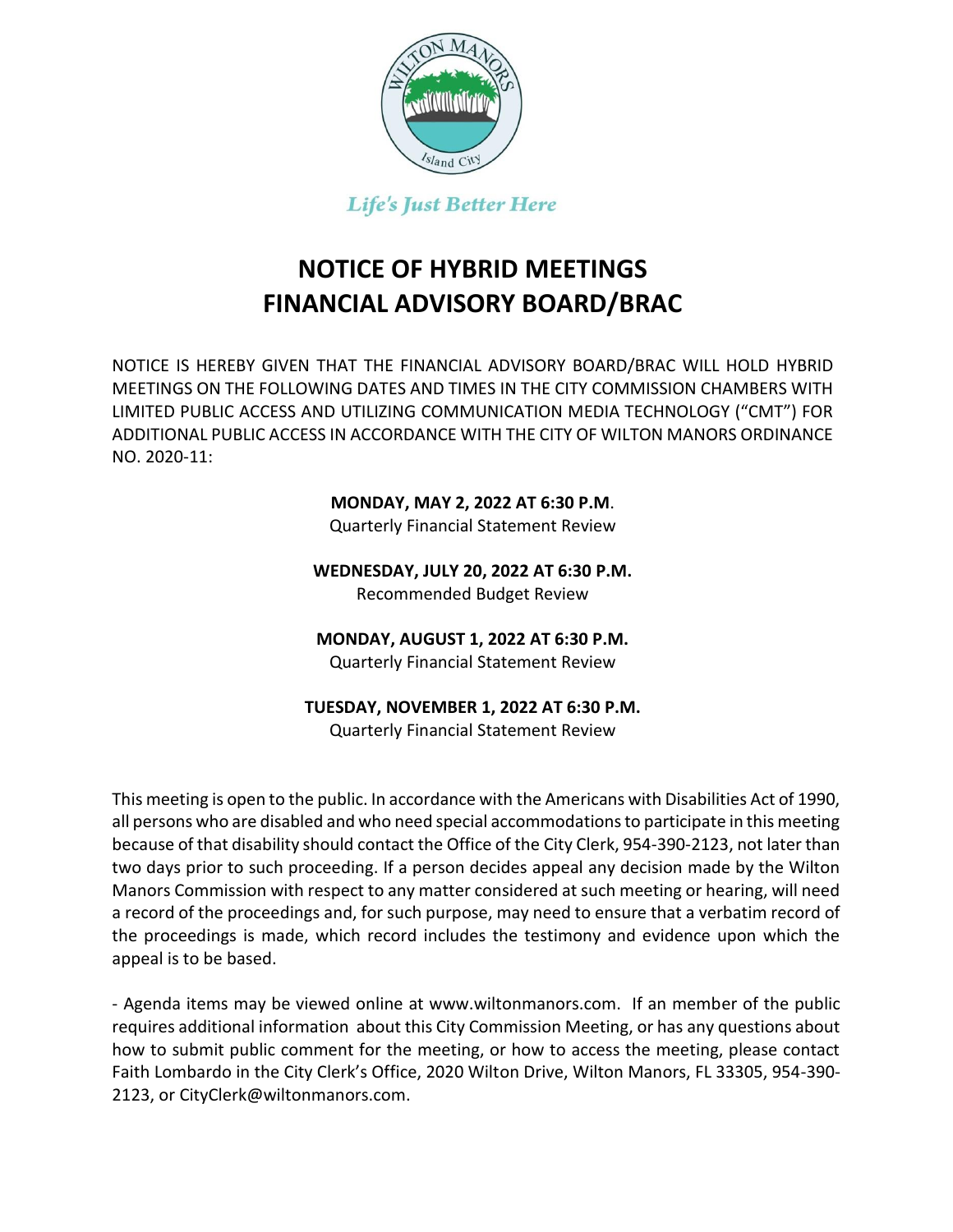The public shall be permitted to be in physical attendance in the Commission Chambers and in a designated overflow area. Capacity in the Commission Chambers will be limited to nineteen (19) members of the public. Capacity in the designated overflow area shall be limited to twenty (20) members of the public. Entry into the Commission Chambers and overflow area will be granted on a first come, first serve basis. Or Join Meeting by live stream Zoom Video Communications (instructions attached to this notice)

- Submitting Public Comment in person: Pursuant to City of Wilton Manors Emergency Order 2021-01, when an item is called each member of the public, in physical attendance at the meeting in the Commission Chamber or the overflow area, who wishes to speak will be provided an opportunity to address the City Commission for three (3) minutes or less. - Submitting Public Comment via email: PRIOR to the start of the meeting, submit comments by email to pzuercher@wiltonmanors.com. Please include your name and address in the email. All comments submitted by email comment length shall be, if read orally, three (3) minutes or less. Public Comment received by 5:30pm prior to the start of the meeting will be shared with the board members prior to the meeting. All comments submitted by email prior to the start of the meeting shall be made a part of the public record.

- Participating in Meeting: Log-in to Zoom via browser, app or phone. During Public Comment portion of the agenda use Raise Hand feature to be called on. Raise Hand feature can be activated by selecting the icon. If you are on app on phone, icon is on the bottom of your screen. If you are on a tablet, icon is on the top right of your screen. If you are on a PC or laptop, icon is on the bottom of the screen. If you are calling in to the meeting

### **WM Finance is inviting you to their scheduled zoom meetings. This is a recurring webinar**

**You are invited to Zoom Webinar: Financial Advisory Board/BRAC Please click the link below to join the webinar**: **<https://wiltonmanors.zoom.us/j/89584318084>**

#### **Or One tap mobile:**

US: +19292056099,,89584318084# or +13017158592,,89584318084#

#### **Or Telephone:**

Dial(for higher quality, dial a number based on your current location):

 US: +1 929 205 6099 or +1 301 715 8592 or +1 312 626 6799 or +1 669 900 6833 or +1 253 215 8782 or +1 346 248 7799 or 833 548 0276 (Toll Free) or 833 548 0282 (Toll Free) or 877 853 5247 (Toll Free) or 888 788 0099 (Toll Free)